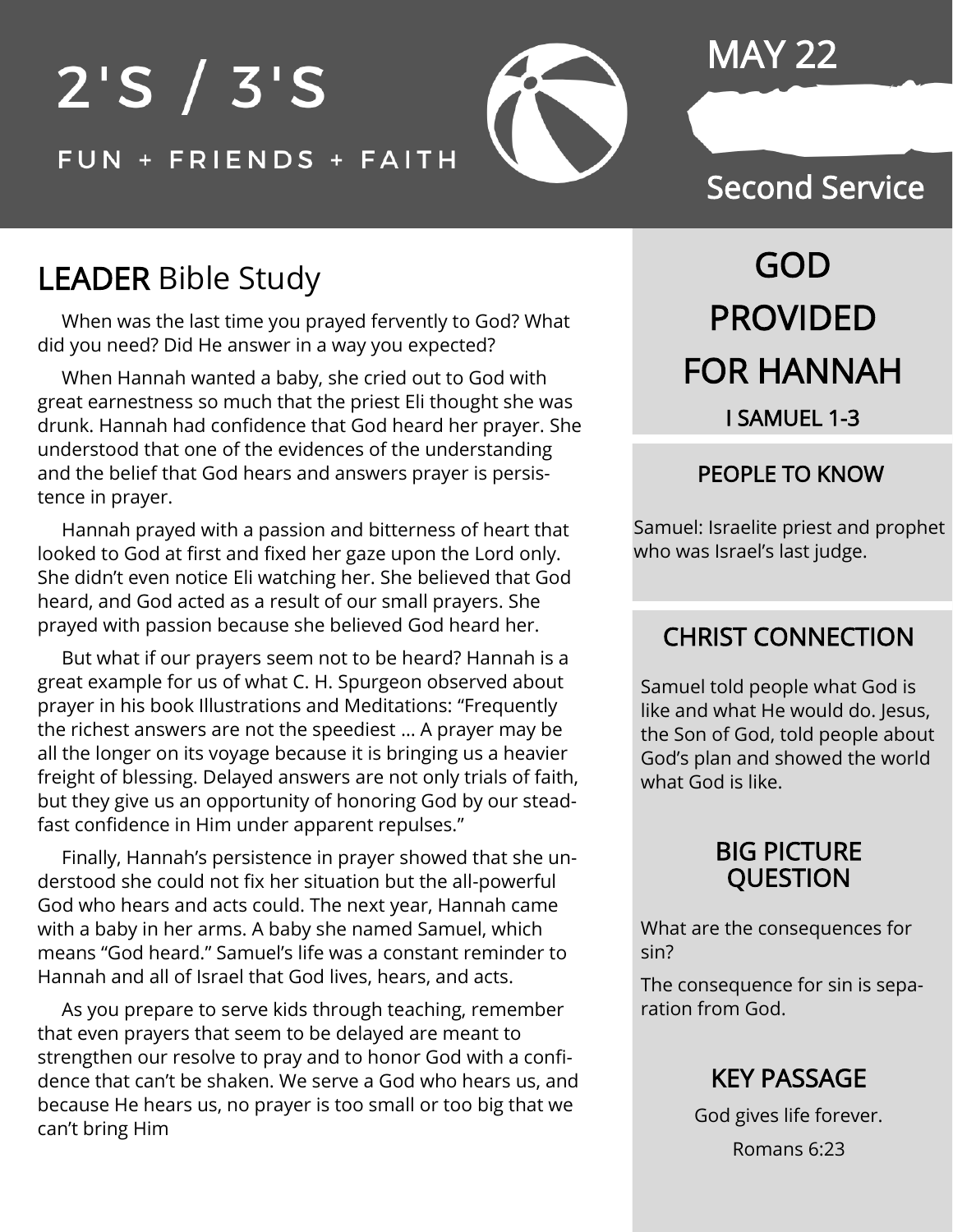

Come & Play

### CARE FOR BABIES // Play baby dolls and accessories from the classroom

 Provide baby dolls, toy bottles, baby clothes, blankets or other available items for children to play out caring for the babies. Gather all the items from the classroom and place them on one table.

 Encourage the children to play with the items as they enter the classroom before playing with the other toys available to them. For the children who are staying for second service, call them over to participate in the activity before going back to playing with the other toys.

 Ask various questions as the children take care of the baby: How do you care for a baby? What does a baby eat? Does a baby cry? Does a baby sleep? And so on.

#### SORT PICTURES OF PEOPLE // "Pictures of People" printable cards, index cards with the following words: babies, children, teenagers, adults (one word per card)

 Spread the pictures on the table. Place the four cards on the table and read them to the kids: babies, children, teenagers and adults. Have the children sort the pictures. They may do it together or individually. Encourage children to sort the pictures by ages (babies, children, teenagers, adults).

 Comment that in our Bible story we will learn that Samuel began to learn about God when he was a boy and told people about God when he was an adult.

 Say: We have many pictures of people. All people need to learn about God. God used Samuel to tell people about God. God uses the Bible, our families, and people at church to teach us about Himself. People can learn about God and obey Him, just like Samuel did. What do you learn about God? How can you obey God?

### PUZZLE IT */ / Bible Story Picture Puzzles (6), Bible Story Picture Poster*

 Place the puzzles on one table for the children to put together. Display the Bible Story Picture Poster so they may us it as a guide.

 Instruct the kids to assemble the picture puzzle. Help the kids when needed., Ask the children what they see in the picture: a woman, a man, a small child, and an oil lamp.

 Say: We will lean all about these people in our Bible story. The woman's name is Hannah and she is a woman who prayed to God.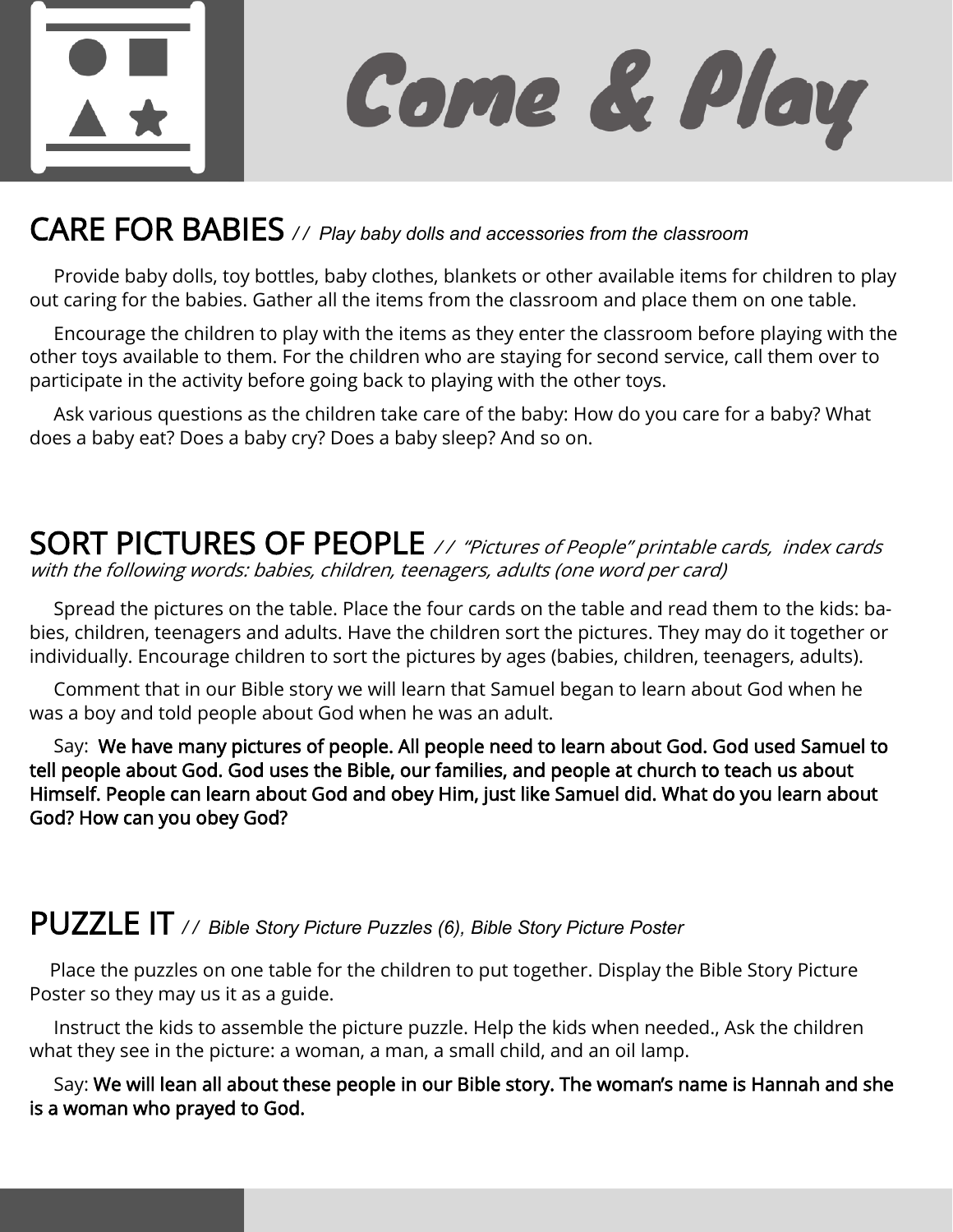

Show & Tell

BIBLE STORY: God Provided for Hannah // Story Points printed below, Bi*ble Story Picture Poster, songs on USB, tent whiteboard, dry-erase marker, Bible, The Beginner's Bible, small construction paper tags– one per child (1"by 3"), wall tape, measuring tape, Key Passage Phrase—one word on each page of construction paper, Key Passage Phrase marker*

INTRODUCTION: Ask the children things they like to do at church. Print their answers on the tent whiteboard. After the list is finished, read it to the children. Comment that Samuel, the boy we will learn about it our Bible story, *lived* at the tabernacle, or church, and helped Eli, the priest.

 TALK ABOUT THE BIBLE STORY: Open your Bible to 1 Samuel 1–3 and tell the following Bible story using the points listed below. Post the Bible Story Picture Poster as a visual for the kids. Or, you may choose to read the story "Hannah's Prayer" in the Beginner's Bible on pages 156-159. You may also read the next story, "A Voice in the Night" on pages 160-163. Both stories are short. Make the decision based on the attentiveness of the children.

#### GOD PROVIDED FOR HANNAH

•Hannah wanted a family. Hannah prayed, "God, if You give me a son, I will give him to You."

•God answered Hannah's prayer with a son named Samuel.

 •When Samuel was old enough, Hannah brought him to Eli, the priest at the tabernacle. "This is the son I prayed for. I am giving him to God," she said. Hannah worshiped God.

 •Samuel lived with Eli in the tabernacle. Every year, Hannah visited Samuel and brought him a new robe.

 •One night, Samuel heard someone calling his name. He thought it was Eli, but it was God! God gave Samuel a message about Eli's family.

•As Samuel grew, God was with Samuel. People knew Samuel was God's messenger.

PRAY: Pray, thanking God for hearing and answering Hannah's prayer and our prayers. Comment that sometimes we pray a long time for God to answer.

 MEASURE CHILDREN: Use the small tags to write the child's name and their height. Place them on the wall at the correct height. Guide children to stand against the wall as you note their heights. Print the child's name and height on the tag. Tape them to the wall at the correct height. Comment that they are growing and learning about God's plan. Be sensitive to children's concerns about their height.

 Say: You are growing. God planned for you to grow, and to learn more and more about Him, like Samuel did. What have you learned about God? Samuel grew and obeyed God. We can too. Samuel told people what God is like and what He would do. Jesus, the Son of God, told people about God's plan and showed the world what God is like . Continued on the next page.